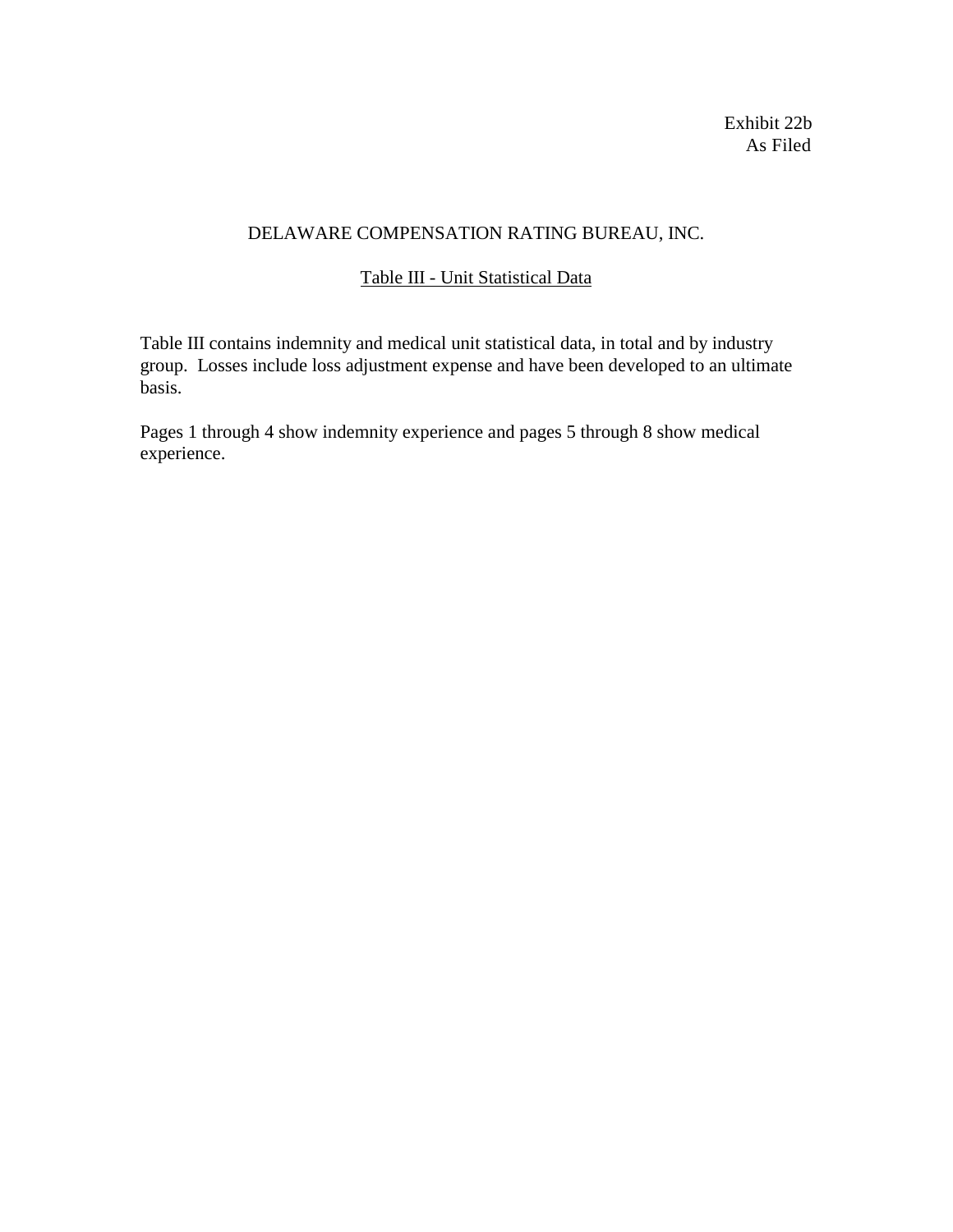#### TOTAL EXPERIENCE ALL INDUSTRIES - MANUAL YEARS 1998 - 2002

|      |              |                                                           |                  | <b>DEATH</b>    |              | PERM. TOTAL     |     | MAJOR PERM.            |      | MINOR PERM.     |       | TEMPORARY                            | MEDICAL         | <b>PURE</b> |
|------|--------------|-----------------------------------------------------------|------------------|-----------------|--------------|-----------------|-----|------------------------|------|-----------------|-------|--------------------------------------|-----------------|-------------|
| MAN  | PAYROLL      | ALL                                                       | NO.              | COMP.           | NO.          | COMP.           | NO. | COMP.                  | NO.  | COMP.           | NO.   | COMP.                                | IN              | PREM.       |
| YEAR | IN THOUS     | LOSSES                                                    |                  | IN              |              | IN              |     | IN                     |      | IN              |       | IN                                   | <b>HUNDREDS</b> |             |
|      |              |                                                           |                  | <b>HUNDREDS</b> |              | <b>HUNDREDS</b> |     | <b>HUNDREDS</b>        |      | <b>HUNDREDS</b> |       | <b>HUNDREDS</b>                      |                 |             |
| (1)  | (2)          | (3)                                                       | (4)              | (5)             | (6)          | (7)             | (8) | (9)                    | (10) | (11)            | (12)  | (13)                                 | (14)            | (15)        |
|      |              |                                                           |                  |                 |              | Α.              |     | EXPERIENCE AS REPORTED |      |                 |       |                                      |                 |             |
|      |              |                                                           |                  |                 |              |                 |     |                        |      |                 |       |                                      |                 |             |
| 98   | 7,667,378    | 82,896,425                                                | 4                | 14,275          | 6            | 21,083          | 162 | 175,307                | 420  | 57,082          | 2870  | 114,793                              | 446,425         | 1.081       |
| 99   | 7,998,326    | 95,521,126                                                | 6                | 3,920           | 6            | 17,131          | 185 | 223,580                | 470  | 63,044          | 2853  | 136,467                              | 511,069         | 1.194       |
| 00   | 8,535,963    | 106,895,824                                               | 2                | 7,971           | 3            | 9,353           | 241 | 267,849                | 485  | 71,344          | 2854  | 157,608                              | 554,833         | 1.252       |
| 01   | 9,262,251    | 97, 473, 499                                              | 6                | 18,725          | 2            | 9,416           | 180 | 187,416                | 447  | 76,718          | 2612  | 151,852                              | 530,607         | 1.052       |
| 02   | 9,377,334    | 90,181,943                                                | 5                | 12,456          | $\mathbf{3}$ | 18,036          | 76  | 66,015                 | 471  | 78,674          | 2630  | 142,171                              | 584,467         | .962        |
| ALL  | 42,841,252   | 472,968,817                                               | 23               | 57,347          | 20           | 75,019          | 844 | 920,167                | 2293 | 346,862         | 13819 | 702,891                              | 2,627,401 1.104 |             |
|      |              | B. TRANSLATED PAYROLLS, TRANSLATED LOSSES & PURE PREMIUMS |                  |                 |              |                 |     |                        |      |                 |       | (EXCLUDING IBNR AND FREOUENCY TREND) |                 |             |
| 98   | 7,670,445    | 138,799,227                                               | 4                | 20,256          | 6            | 46,888          | 162 | 234,736                | 420  | 70,496          | 2870  | 130,979                              | 884,637         | 1.810       |
| 99   | 7,999,126    | 169,187,040                                               | 6                | 11,654          | 7            | 49,989          | 184 | 304,811                | 483  | 82,179          | 2838  | 154,433                              | 1,088,804       | 2.115       |
| 00   | 8,554,742    | 197,106,019                                               | 2                | 16,528          | 6            | 53,069          | 248 | 412,967                | 508  | 96,299          | 2820  | 169,079                              | 1,223,118       | 2.304       |
| 01   | 9,284,480    | 204,660,450                                               | 6                | 31,916          | 6            | 60,600          | 219 | 396,606                | 475  | 99,591          | 2539  | 159,561                              | 1,298,331       | 2.204       |
| 02   | 9,493,613    | 238, 272, 752                                             | 5                | 26,829          | 6            | 69,264          | 200 | 353,698                | 486  | 95,206          | 2482  | 150,230                              | 1,687,501       | 2.510       |
|      |              |                                                           |                  |                 |              |                 |     |                        |      |                 |       |                                      |                 |             |
| ALL  | 43,002,406   | 948,025,488                                               | 23               | 107,183         | 31           | 279,810         |     | 1013 1,702,818         | 2372 | 443,771         | 13549 | 764,282                              | 6,182,391       | 2.205       |
|      | PURE PREMIUM | 2.205                                                     |                  | .025            |              | .065            |     | .396                   |      | .103            |       | .178                                 | 1.438           |             |
|      |              | C. TRANSLATED PAYROLLS, TRANSLATED LOSSES & PURE PREMIUMS |                  |                 |              |                 |     |                        |      |                 |       | (INCLUDING IBNR AND FREOUENCY TREND) |                 |             |
| 98   | 7,670,445    | 138,799,227                                               | $\overline{4}$   | 20,256          | 6            | 46,888          | 162 | 234,736                | 420  | 70,496          | 2870  | 130,979                              | 884,637         | 1.810       |
| 99   | 7,999,126    | 169,874,676                                               | 6                | 11,654          | 7            | 49,989          | 184 | 306,130                | 484  | 82,368          | 2862  | 155,664                              | 1,092,941       | 2.124       |
| 00   | 8,554,742    | 199, 117, 345                                             | 2                | 16,528          | 6            | 53,214          | 251 | 417,648                | 513  | 97,121          | 2864  | 171,680                              | 1,234,982       | 2.328       |
| 01   | 9,284,480    | 209,192,902                                               | $6 \overline{6}$ | 31,916          | 6            | 60,992          | 224 | 404,970                | 490  | 102,519         | 2635  | 165,547                              | 1,325,986       | 2.253       |
| 02   | 9,493,613    | 256,551,794                                               | 5                | 27,009          | 6            | 71,198          | 217 | 383,609                | 542  | 106,153         | 2773  | 167,705                              | 1,809,845       | 2.702       |
|      |              |                                                           |                  |                 |              |                 |     |                        |      |                 |       |                                      |                 |             |
| ALL  | 43,002,406   | 973,535,944                                               | 23               | 107,363         | 31           | 282,281         |     | 1038 1,747,093         | 2449 | 458,657         | 14004 | 791,575                              | 6,348,391       | 2.264       |
|      | PURE PREMIUM | 2.264                                                     |                  | .025            |              | .066            |     | .406                   |      | .107            |       | .184                                 | 1.476           |             |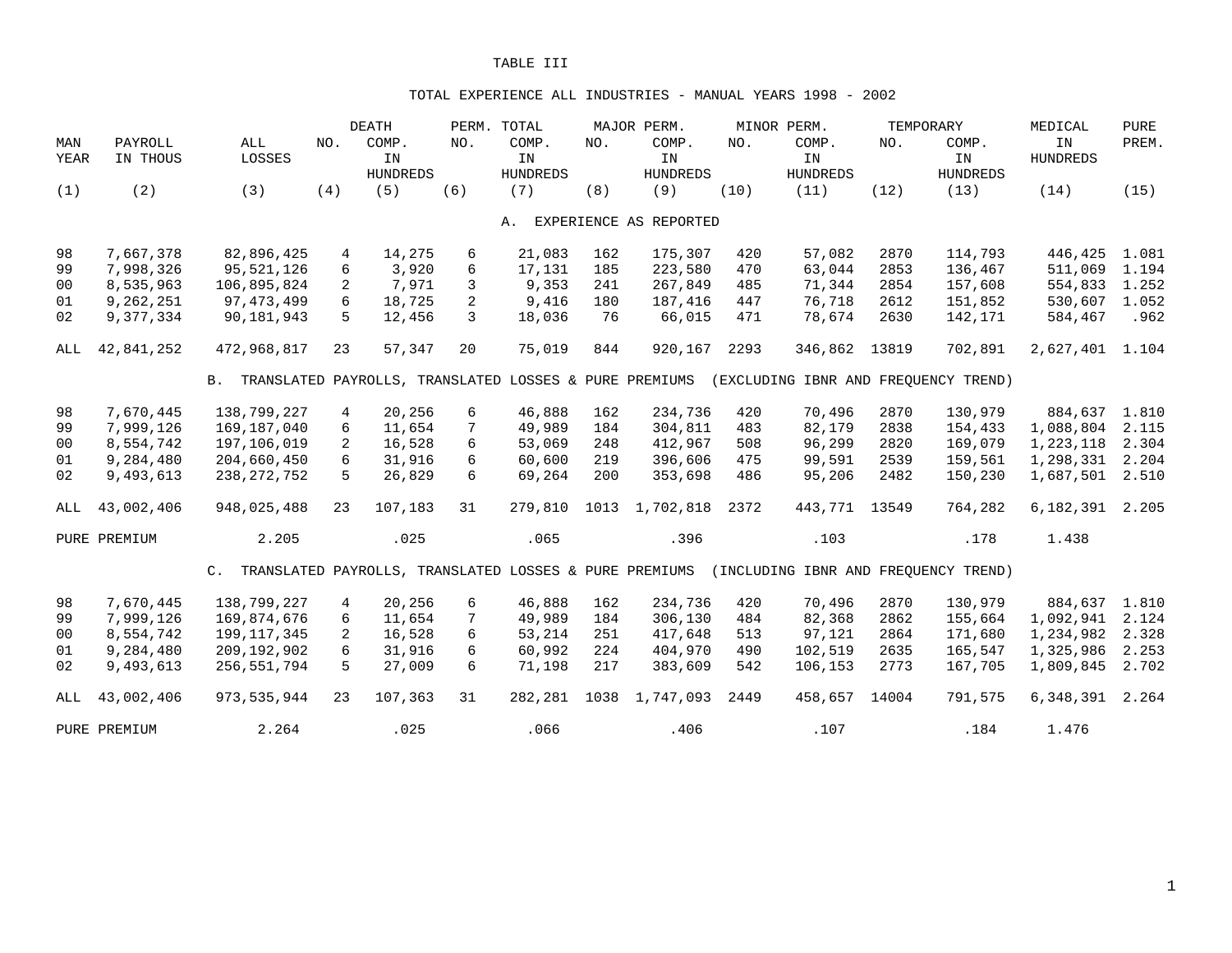#### TOTAL EXPERIENCE MANUFACTURE AND UTILITIES - MANUAL YEARS 1998 - 2002

|      |              |                                                                                                |              | <b>DEATH</b>    |              | PERM. TOTAL     |     | MAJOR PERM.            |      | MINOR PERM.     |      | TEMPORARY                            | MEDICAL         | <b>PURE</b> |
|------|--------------|------------------------------------------------------------------------------------------------|--------------|-----------------|--------------|-----------------|-----|------------------------|------|-----------------|------|--------------------------------------|-----------------|-------------|
| MAN  | PAYROLL      | ALL                                                                                            | NO.          | COMP.           | NO.          | COMP.           | NO. | COMP.                  | NO.  | COMP.           | NO.  | COMP.                                | IN              | PREM.       |
| YEAR | IN THOUS     | LOSSES                                                                                         |              | IN              |              | IN              |     | IN                     |      | IN              |      | IN                                   | <b>HUNDREDS</b> |             |
|      |              |                                                                                                |              | <b>HUNDREDS</b> |              | <b>HUNDREDS</b> |     | <b>HUNDREDS</b>        |      | <b>HUNDREDS</b> |      | <b>HUNDREDS</b>                      |                 |             |
| (1)  | (2)          | (3)                                                                                            | (4)          | (5)             | (6)          | (7)             | (8) | (9)                    | (10) | (11)            | (12) | (13)                                 | (14)            | (15)        |
|      |              |                                                                                                |              |                 |              | Α.              |     | EXPERIENCE AS REPORTED |      |                 |      |                                      |                 |             |
|      |              |                                                                                                |              |                 |              |                 |     |                        |      |                 |      |                                      |                 |             |
| 98   | 727,845      | 15, 314, 192                                                                                   | $\mathbf{1}$ | 8,677           | $\mathbf{1}$ | 2,590           | 36  | 31,119                 | 96   | 13,644          | 373  | 15,312                               | 81,801 2.104    |             |
| 99   | 671,743      | 21, 245, 088                                                                                   |              | $\Omega$        | 3            | 12,919          | 39  | 51,181                 | 102  | 15,188          | 434  | 20,119                               | 113,044         | 3.163       |
| 00   | 672,400      | 16,025,245                                                                                     | 1            | 5,880           | $\mathbf{1}$ | 3,871           | 44  | 45,606                 | 93   | 13,160          | 328  | 14,665                               | 77,071          | 2.383       |
| 01   | 778,488      | 13,749,945                                                                                     | $\mathbf{1}$ | 1,961           |              | $\Omega$        | 25  | 23,817                 | 69   | 12,611          | 302  | 16,315                               | 82,796 1.766    |             |
| 02   | 724,636      | 9,311,875                                                                                      |              | $\mathbf 0$     |              | $\mathbf 0$     | 6   | 4,674                  | 56   | 8,916           | 265  | 15,657                               | 63,872 1.285    |             |
| ALL  | 3,575,112    | 75,646,345                                                                                     | 3            | 16,518          | 5            | 19,380          | 150 | 156,397                | 416  | 63,519          | 1702 | 82,068                               | 418,584 2.116   |             |
|      |              | B. TRANSLATED PAYROLLS, TRANSLATED LOSSES & PURE PREMIUMS (EXCLUDING IBNR AND FREQUENCY TREND) |              |                 |              |                 |     |                        |      |                 |      |                                      |                 |             |
| 98   | 728,136      | 25,208,590                                                                                     | $\mathbf{1}$ | 12,312          | $\mathbf{1}$ | 5,760           | 36  | 41,668                 | 96   | 16,850          | 373  | 17,471                               | 158,025         | 3.462       |
| 99   | 671,810      | 41,765,647                                                                                     |              | 4,380           | 3            | 23,492          | 39  | 69,718                 | 104  | 19,336          | 432  | 22,962                               | 277,769         | 6.217       |
| 00   | 673,879      | 29,714,207                                                                                     | $\mathbf{1}$ | 10,527          | $\mathbf{1}$ | 11,407          | 44  | 68,060                 | 94   | 16,504          | 326  | 16,353                               | 174,292         | 4.409       |
| 01   | 780,356      | 29,629,645                                                                                     | $\mathbf{1}$ | 3,121           | $\mathbf{1}$ | 6,302           | 30  | 50,716                 | 70   | 14,656          | 295  | 17,670                               | 203,833         | 3.797       |
| 02   | 733,621      | 23,967,380                                                                                     |              | 414             |              | 4,759           | 20  | 35,113                 | 54   | 10,397          | 251  | 16,403                               | 172,589         | 3.267       |
| ALL  | 3,587,802    | 150,285,469                                                                                    | $\mathbf{3}$ | 30,754          | 6            | 51,720          | 169 | 265,275                | 418  | 77,743          | 1677 | 90,859                               | 986,508         | 4.189       |
|      | PURE PREMIUM | 4.189                                                                                          |              | .086            |              | .144            |     | .739                   |      | .217            |      | .253                                 | 2.750           |             |
|      |              | C. TRANSLATED PAYROLLS, TRANSLATED LOSSES & PURE PREMIUMS                                      |              |                 |              |                 |     |                        |      |                 |      | (INCLUDING IBNR AND FREQUENCY TREND) |                 |             |
| 98   | 728,136      | 25,208,590                                                                                     | $\mathbf{1}$ | 12,312          | $\mathbf{1}$ | 5,760           | 36  | 41,668                 | 96   | 16,850          | 373  | 17,471                               | 158,025         | 3.462       |
| 99   | 671,810      | 41,931,710                                                                                     |              | 4,380           | 3            | 23,492          | 39  | 70,069                 | 104  | 19,370          | 437  | 23,182                               | 278,824         | 6.242       |
| 00   | 673,879      | 30,015,649                                                                                     | $\mathbf{1}$ | 10,527          | $\mathbf{1}$ | 11,434          | 45  | 68,933                 | 95   | 16,606          | 333  | 16,675                               | 175,982         | 4.454       |
| 01   | 780,356      | 30,282,656                                                                                     | $\mathbf{1}$ | 3,121           | $\mathbf{1}$ | 6,350           | 31  | 51,744                 | 72   | 15,022          | 308  | 18,416                               | 208,174         | 3.881       |
| 02   | 733,621      | 25,815,820                                                                                     |              | 430             |              | 4,932           | 22  | 37,792                 | 60   | 11,592          | 281  | 18,311                               | 185,101         | 3.519       |
| ALL  | 3,587,802    | 153, 254, 425                                                                                  | 3            | 30,770          | 6            | 51,968          | 173 | 270,206                | 427  | 79,440          | 1732 | 94,055                               | 1,006,106       | 4.272       |
|      | PURE PREMIUM | 4.272                                                                                          |              | .086            |              | .145            |     | .753                   |      | .221            |      | .262                                 | 2.804           |             |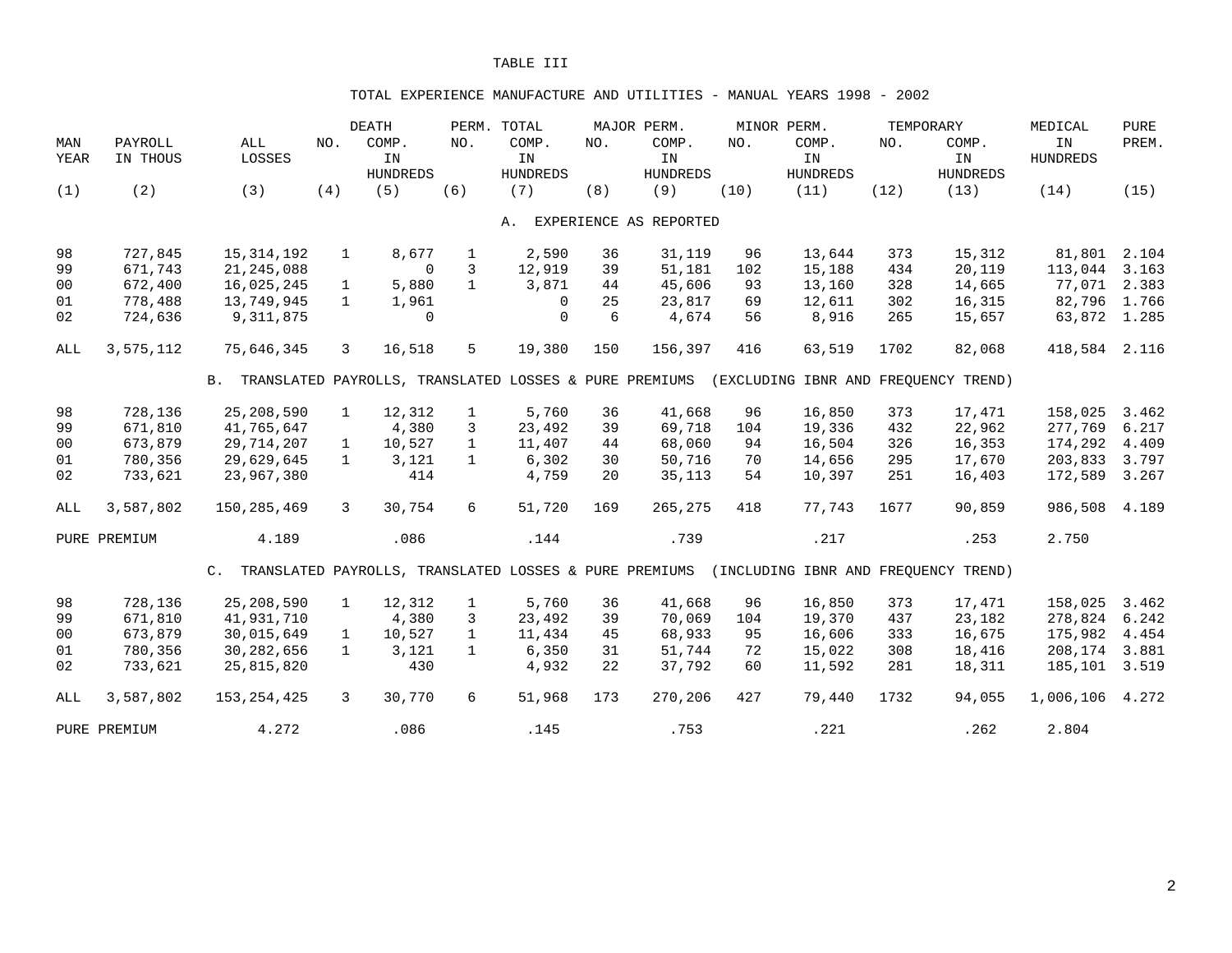## TOTAL EXPERIENCE CONTRACTING AND QUARRYING - MANUAL YEARS 1998 - 2002

|                |              |                                                           |               | <b>DEATH</b>                                           |                | PERM. TOTAL     |     | MAJOR PERM.            |      | MINOR PERM.     |      | TEMPORARY                            | MEDICAL         | <b>PURE</b> |
|----------------|--------------|-----------------------------------------------------------|---------------|--------------------------------------------------------|----------------|-----------------|-----|------------------------|------|-----------------|------|--------------------------------------|-----------------|-------------|
| MAN            | PAYROLL      | ALL                                                       | NO.           | COMP.                                                  | NO.            | COMP.           | NO. | COMP.                  | NO.  | COMP.           | NO.  | COMP.                                | IN              | PREM.       |
| YEAR           | IN THOUS     | LOSSES                                                    |               | IN                                                     |                | IN              |     | IN                     |      | IN              |      | IN                                   | <b>HUNDREDS</b> |             |
|                |              |                                                           |               | <b>HUNDREDS</b>                                        |                | <b>HUNDREDS</b> |     | <b>HUNDREDS</b>        |      | <b>HUNDREDS</b> |      | <b>HUNDREDS</b>                      |                 |             |
| (1)            | (2)          | (3)                                                       | (4)           | (5)                                                    | (6)            | (7)             | (8) | (9)                    | (10) | (11)            | (12) | (13)                                 | (14)            | (15)        |
|                |              |                                                           |               |                                                        |                | Α.              |     | EXPERIENCE AS REPORTED |      |                 |      |                                      |                 |             |
|                |              |                                                           |               |                                                        |                |                 |     |                        |      |                 |      |                                      |                 |             |
| 98             | 565,120      | 19, 422, 325                                              |               | $\mathbf 0$                                            | 3              | 10,685          | 47  | 54,669                 | 60   | 8,914           | 495  | 24,333                               | 95,622          | 3.437       |
| 99             | 611,418      | 20,082,447                                                | 2             | 204                                                    | $\mathbf{1}$   | 5               | 44  | 59,306                 | 88   | 12,155          | 471  | 27,617                               | 101,538         | 3.285       |
| 00             | 645,911      | 25, 427, 163                                              | $\mathbf{1}$  | 2,092                                                  | $\mathbf{1}$   | 4,364           | 72  | 93,606                 | 58   | 7,143           | 488  | 29,367                               | 117,700         | 3.937       |
| 01             | 663,044      | 23, 497, 919                                              | 2             | 4,383                                                  | $\mathbf{1}$   | 5,456           | 53  | 63,398                 | 76   | 15,337          | 483  | 32,941                               | 113,463         | 3.544       |
| 02             | 616,063      | 28, 145, 477                                              | 3             | 9,487                                                  | $\overline{2}$ | 9,154           | 21  | 20,165                 | 73   | 14,212          | 453  | 33,523                               | 194,914         | 4.569       |
| ALL            | 3,101,556    | 116,575,331                                               | 8             | 16,166                                                 | 8              | 29,664          | 237 | 291,144                | 355  | 57,761          | 2390 | 147,781                              | 623,237         | 3.759       |
|                |              | B. TRANSLATED PAYROLLS, TRANSLATED LOSSES & PURE PREMIUMS |               |                                                        |                |                 |     |                        |      |                 |      | (EXCLUDING IBNR AND FREOUENCY TREND) |                 |             |
| 98             | 565,346      | 35,873,667                                                |               | $\mathbf 0$                                            | 3              | 23,764          | 47  | 73,202                 | 60   | 11,009          | 495  | 27,764                               | 222,999         | 6.345       |
| 99             | 611,479      | 35,045,464                                                | 2             | 306                                                    | $\mathbf{1}$   | 7,182           | 43  | 79,679                 | 90   | 16,143          | 469  | 31,347                               | 215,798         | 5.731       |
| 0 <sub>0</sub> | 647,332      | 48,656,277                                                | $\mathbf{1}$  | 4,947                                                  | 2              | 18,713          | 68  | 132,637                | 67   | 13,089          | 482  | 32,102                               | 285,075         | 7.516       |
| 01             | 664,635      | 51,583,654                                                | 2             | 8,720                                                  | 2              | 21,411          | 55  | 117,463                | 85   | 21,860          | 470  | 35,462                               | 310,921 7.761   |             |
| 02             | 623,702      | 79,349,132                                                | $\mathcal{L}$ | 16,914                                                 | $\overline{2}$ | 22,439          | 39  | 85,159                 | 80   | 20,093          | 427  | 35,177                               | 613,710 12.722  |             |
|                |              |                                                           |               |                                                        |                |                 |     |                        |      |                 |      |                                      |                 |             |
| ALL            | 3, 112, 494  | 250,508,194                                               | 8             | 30,887                                                 | 10             | 93,509          | 252 | 488,140                | 382  | 82,194          | 2343 | 161,852                              | 1,648,503       | 8.048       |
|                | PURE PREMIUM | 8.048                                                     |               | .099                                                   |                | .300            |     | 1.568                  |      | .264            |      | .520                                 | 5.296           |             |
|                |              | $\mathsf{C}$ .                                            |               | TRANSLATED PAYROLLS, TRANSLATED LOSSES & PURE PREMIUMS |                |                 |     |                        |      |                 |      | (INCLUDING IBNR AND FREOUENCY TREND) |                 |             |
| 98             | 565,346      | 35,873,667                                                |               | $\overline{0}$                                         | 3              | 23,764          | 47  | 73,202                 | 60   | 11,009          | 495  | 27,764                               | 222,999         | 6.345       |
| 99             | 611,479      | 35, 187, 341                                              | 2             | 306                                                    | $\mathbf{1}$   | 7,182           | 43  | 79,993                 | 90   | 16,181          | 473  | 31,594                               | 216,618         | 5.754       |
| 0 <sub>0</sub> | 647,332      | 49, 147, 393                                              | $\mathbf{1}$  | 4,947                                                  | $\overline{2}$ | 18,760          | 69  | 134,153                | 68   | 13,229          | 489  | 32,545                               | 287,841         | 7.592       |
| 01             | 664,635      | 52,707,295                                                | 2             | 8,720                                                  | $\overline{2}$ | 21,529          | 56  | 119,986                | 88   | 22,508          | 488  | 36,786                               | 317,543 7.930   |             |
| 02             | 623,702      | 85, 325, 074                                              | $\mathcal{L}$ | 16,964                                                 | $\overline{2}$ | 22,974          | 43  | 93,439                 | 90   | 22,558          | 475  | 39,112                               | 658,204 13.680  |             |
| ALL            | 3, 112, 494  | 258, 240, 770                                             | 8             | 30,937                                                 | 10             | 94,209          | 258 | 500,773                | 396  | 85,485          | 2420 | 167,801                              | 1,703,205       | 8.297       |
|                | PURE PREMIUM | 8.297                                                     |               | .099                                                   |                | .303            |     | 1.609                  |      | .275            |      | .539                                 | 5.472           |             |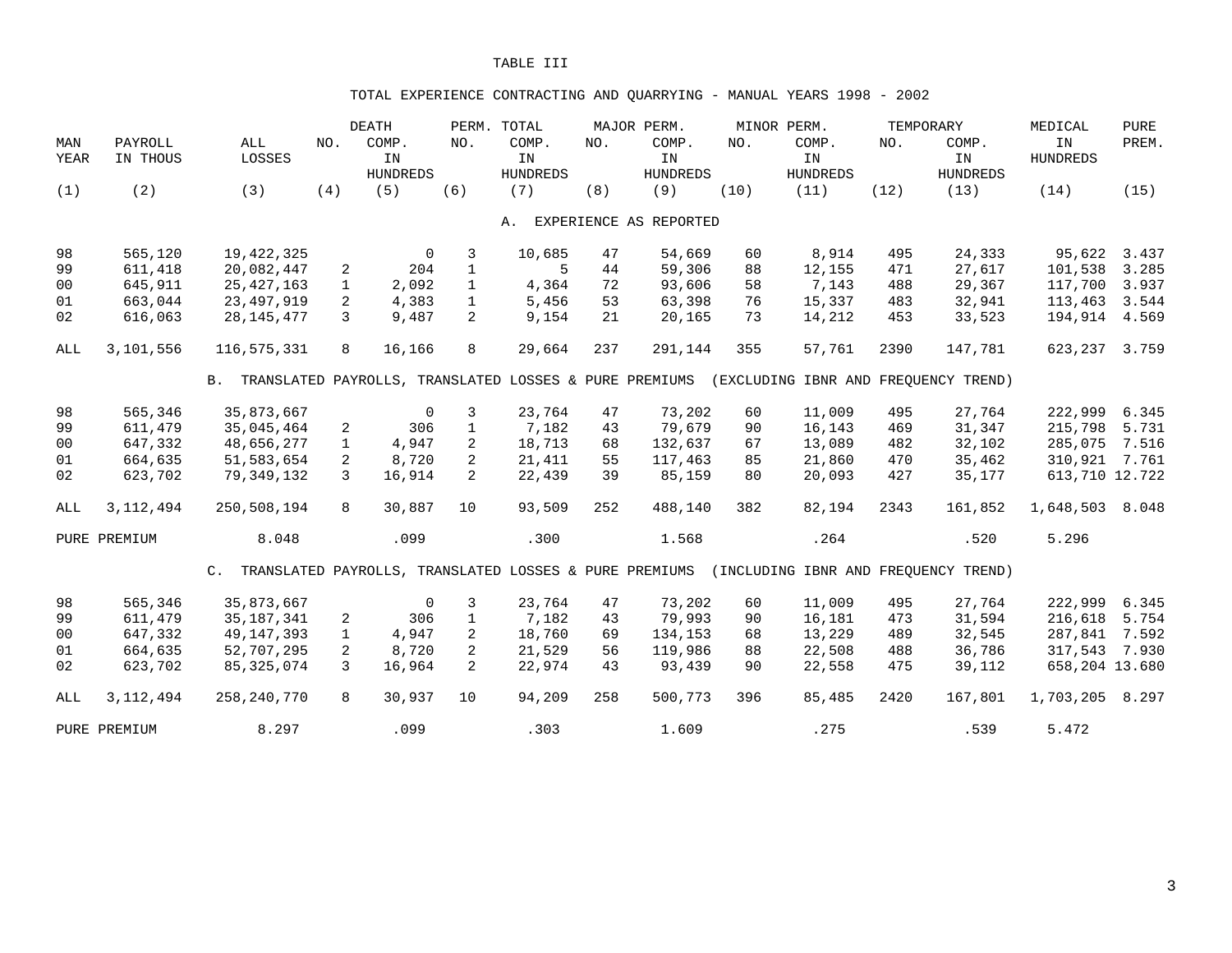#### TOTAL EXPERIENCE OTHER INDUSTRIES - MANUAL YEARS 1998 - 2002

|                |                        |                            |                     | <b>DEATH</b>                                           |                   | PERM. TOTAL     |           | MAJOR PERM.            |            | MINOR PERM.                          |              | TEMPORARY        | MEDICAL            | <b>PURE</b>  |
|----------------|------------------------|----------------------------|---------------------|--------------------------------------------------------|-------------------|-----------------|-----------|------------------------|------------|--------------------------------------|--------------|------------------|--------------------|--------------|
| MAN            | PAYROLL                | ALL                        | NO.                 | COMP.                                                  | NO.               | COMP.           | NO.       | COMP.                  | NO.        | COMP.                                | NO.          | COMP.            | IN                 | PREM.        |
| YEAR           | IN THOUS               | LOSSES                     |                     | IN                                                     |                   | IN              |           | IN                     |            | IN                                   |              | IN               | <b>HUNDREDS</b>    |              |
|                |                        |                            |                     | <b>HUNDREDS</b>                                        |                   | <b>HUNDREDS</b> |           | <b>HUNDREDS</b>        |            | <b>HUNDREDS</b>                      |              | <b>HUNDREDS</b>  |                    |              |
| (1)            | (2)                    | (3)                        | (4)                 | (5)                                                    | (6)               | (7)             | (8)       | (9)                    | (10)       | (11)                                 | (12)         | (13)             | (14)               | (15)         |
|                |                        |                            |                     |                                                        |                   | Α.              |           | EXPERIENCE AS REPORTED |            |                                      |              |                  |                    |              |
|                |                        |                            |                     |                                                        |                   |                 |           |                        |            |                                      |              |                  |                    |              |
| 98             | 6,374,413<br>6,715,165 | 48,159,908<br>54, 193, 591 | 3<br>$\overline{4}$ | 5,598<br>3,716                                         | 2                 | 7,808           | 79<br>102 | 89,519                 | 264<br>280 | 34,524<br>35,702                     | 2002<br>1948 | 75,148<br>88,731 | 269,001<br>296,487 | .756<br>.807 |
| 99             |                        |                            |                     |                                                        | 2<br>$\mathbf{1}$ | 4,206           |           | 113,093                | 334        |                                      |              |                  |                    |              |
| 0 <sub>0</sub> | 7,217,652              | 65, 443, 416               |                     | $\Omega$                                               | $\mathbf{1}$      | 1,118           | 125       | 128,637                |            | 51,041                               | 2038         | 113,576          | 360,062            | .907         |
| 01             | 7,820,719              | 60, 225, 635               | 3                   | 12,381                                                 |                   | 3,960           | 102       | 100,202                | 302        | 48,769                               | 1827         | 102,596          | 334,348            | .770         |
| 02             | 8,036,635              | 52,724,591                 | $\overline{2}$      | 2,969                                                  | $\mathbf{1}$      | 8,882           | 49        | 41,175                 | 342        | 55,547                               | 1912         | 92,991           | 325,682            | .656         |
| ALL            | 36, 164, 584           | 280,747,141                | 12                  | 24,664                                                 | 7                 | 25,974          | 457       | 472,626                | 1522       | 225,583                              | 9727         | 473,042          | 1,585,580          | .776         |
|                |                        | В.                         |                     | TRANSLATED PAYROLLS, TRANSLATED LOSSES & PURE PREMIUMS |                   |                 |           |                        |            | (EXCLUDING IBNR AND FREQUENCY TREND) |              |                  |                    |              |
| 98             | 6,376,963              | 77,716,970                 | 3                   | 7,944                                                  | $\overline{2}$    | 17,364          | 79        | 119,866                | 264        | 42,638                               | 2002         | 85,744           | 503,613 1.219      |              |
| 99             | 6,715,837              | 92,375,929                 | $\overline{4}$      | 6,968                                                  | 3                 | 19,315          | 102       | 155,414                | 289        | 46,701                               | 1937         | 100,124          | 595, 237 1.375     |              |
| 0 <sub>0</sub> | 7,233,531              | 118,735,535                |                     | 1,054                                                  | 3                 | 22,949          | 136       | 212,270                | 347        | 66,706                               | 2012         | 120,624          | 763,751 1.641      |              |
| 01             | 7,839,489              | 123, 447, 151              | 3                   | 20,075                                                 | 3                 | 32,887          | 134       | 228,428                | 320        | 63,074                               | 1774         | 106,429          | 783,578 1.575      |              |
| 02             | 8,136,289              | 134,956,240                | 2                   | 9,500                                                  | $\overline{4}$    | 42,066          | 141       | 233,426                | 352        | 64,717                               | 1804         | 98,650           | 901,202 1.659      |              |
|                |                        |                            |                     |                                                        |                   |                 |           |                        |            |                                      |              |                  |                    |              |
| ALL            | 36, 302, 109           | 547, 231, 825              | 12                  | 45,541                                                 | 15                | 134,581         | 592       | 949,404                | 1572       | 283,836                              | 9529         | 511,571          | 3,547,381 1.507    |              |
|                | PURE PREMIUM           | 1.507                      |                     | .013                                                   |                   | .037            |           | .262                   |            | .078                                 |              | .141             | .977               |              |
|                |                        | $C_{\rm A}$                |                     | TRANSLATED PAYROLLS, TRANSLATED LOSSES & PURE PREMIUMS |                   |                 |           |                        |            | (INCLUDING IBNR AND FREOUENCY TREND) |              |                  |                    |              |
| 98             | 6,376,963              | 77,716,970                 | 3                   | 7,944                                                  | 2                 | 17,364          | 79        | 119,866                | 264        | 42,638                               | 2002         | 85,744           | 503,613            | 1.219        |
| 99             | 6,715,837              | 92,755,625                 | $\overline{4}$      | 6,968                                                  | 3                 | 19,315          | 102       | 156,068                | 290        | 46,818                               | 1952         | 100,887          | 597,499            | 1.381        |
| 00             | 7,233,531              | 119,954,303                |                     | 1,054                                                  | 3                 | 23,020          | 137       | 214,562                | 350        | 67,287                               | 2042         | 122,460          | 771,159            | 1.658        |
| 01             | 7,839,489              | 126,202,951                | 3                   | 20,075                                                 | 3                 | 33,113          | 137       | 233,240                | 330        | 64,989                               | 1839         | 110,345          | 800,268            | 1.610        |
| 02             | 8,136,289              | 145,410,900                | $\overline{2}$      | 9,614                                                  | $\overline{4}$    | 43,291          | 152       | 252,378                | 392        | 72,003                               | 2017         | 110,282          | 966,540 1.787      |              |
|                |                        |                            |                     |                                                        |                   |                 |           |                        |            |                                      |              |                  |                    |              |
| ALL            | 36, 302, 109           | 562,040,749                | 12                  | 45,655                                                 | 15                | 136,103         | 607       | 976,114                | 1626       | 293,735                              | 9852         | 529,718          | 3,639,079 1.548    |              |
|                | PURE PREMIUM           | 1.548                      |                     | .013                                                   |                   | .037            |           | .269                   |            | .081                                 |              | .146             | 1.002              |              |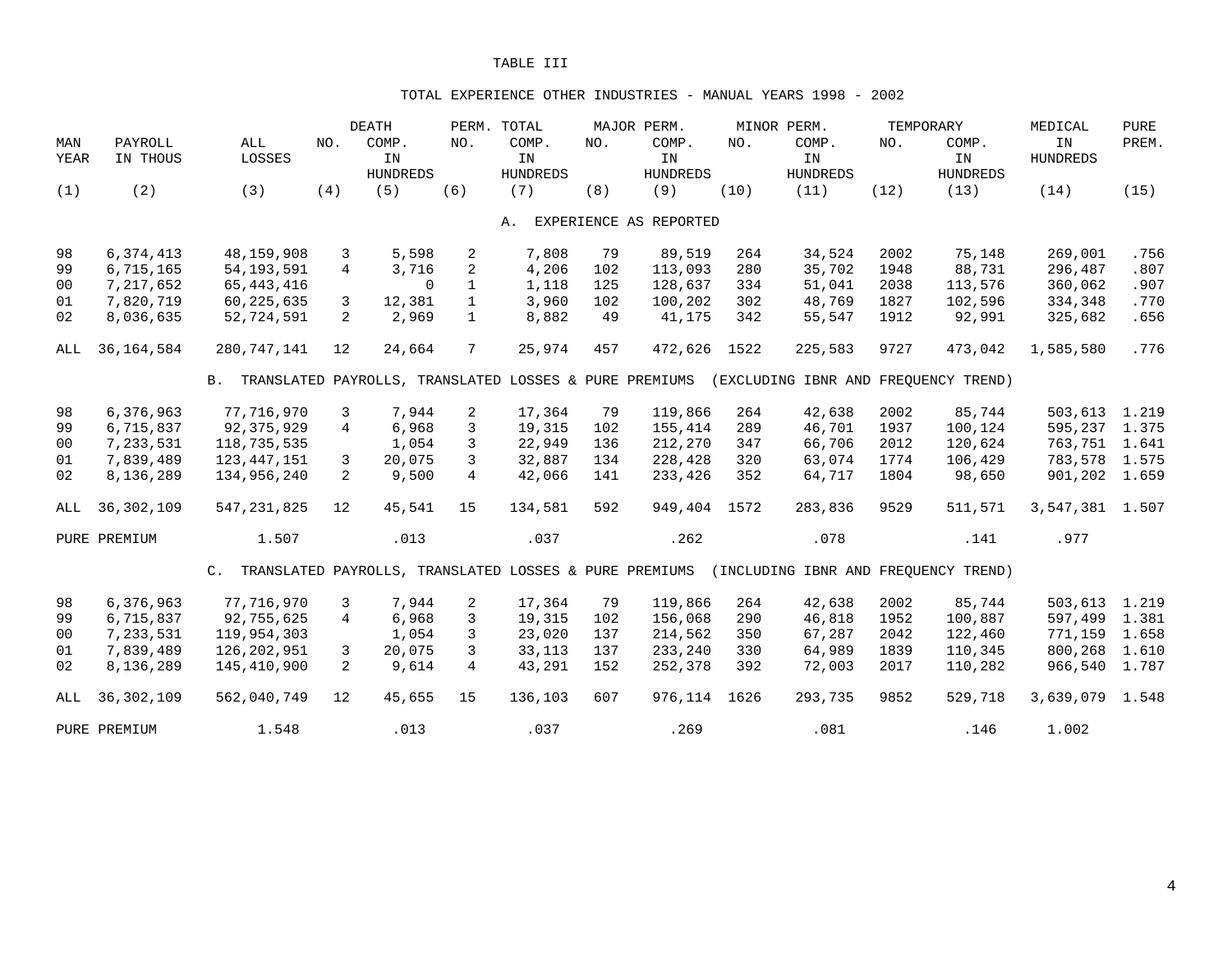#### TOTAL MEDICAL EXPERIENCE ALL INDUSTRIES - MANUAL YEARS 1998 - 2002

| MAN<br>YEAR    | PAYROLL<br>IN THOUS | ALL<br>LOSSES                                             | NO.            | <b>DEATH</b><br>COMP.<br>IN<br><b>HUNDREDS</b> | NO. | PERM. TOTAL<br>COMP.<br>IN<br><b>HUNDREDS</b> | NO.  | MAJOR PERM.<br>COMP.<br>IN<br><b>HUNDREDS</b> | NO.  | MINOR PERM.<br>COMP.<br>IN<br><b>HUNDREDS</b> | NO.   | TEMPORARY<br>COMP.<br>IN<br><b>HUNDREDS</b> | MEDICAL<br>ONLY IN<br><b>HUNDREDS</b> | <b>PURE</b><br>PREM. |
|----------------|---------------------|-----------------------------------------------------------|----------------|------------------------------------------------|-----|-----------------------------------------------|------|-----------------------------------------------|------|-----------------------------------------------|-------|---------------------------------------------|---------------------------------------|----------------------|
| (1)            | (2)                 | (3)                                                       | (4)            | (5)                                            | (6) | (7)                                           | (8)  | (9)                                           | (10) | (11)                                          | (12)  | (13)                                        | (14)                                  | (15)                 |
|                |                     |                                                           |                |                                                |     | Α.                                            |      | EXPERIENCE AS REPORTED                        |      |                                               |       |                                             |                                       |                      |
| 98             | 7,667,378           | 44,642,503                                                | 4              | 4,896                                          | 6   | 27,224                                        | 162  | 112,937                                       | 420  | 75,624                                        | 2870  | 164,563                                     | 61,182                                | .582                 |
| 99             | 7,998,326           | 51,106,914                                                | 6              | 11,455                                         | 6   | 32,697                                        | 185  | 151,274                                       | 470  | 75,673                                        | 2853  | 171,894                                     | 68,076                                | .639                 |
| 0 <sub>0</sub> | 8,535,963           | 55,483,294                                                | 2              | 98                                             | 3   | 3,542                                         | 241  | 184,270                                       | 485  | 78,565                                        | 2854  | 213,874                                     | 74,484                                | .650                 |
| 01             | 9,262,251           | 53,060,729                                                | 6              | 1,434                                          | 2   | 13,225                                        | 180  | 136,845                                       | 447  | 87,099                                        | 2612  | 214,443                                     | 77,561                                | .573                 |
| 02             | 9,377,334           | 58,446,686                                                | 5              | 11,710                                         | 3   | 96,672                                        | 76   | 78,221                                        | 471  | 96,396                                        | 2630  | 225,010                                     | 76,458                                | .623                 |
| ALL            | 42,841,252          | 262,740,126                                               | 23             | 29,593                                         | 20  | 173,360                                       | 844  | 663,547                                       | 2293 | 413,357                                       | 13819 | 989,784                                     | 357,761                               | .613                 |
|                |                     | B. TRANSLATED PAYROLLS, TRANSLATED LOSSES & PURE PREMIUMS |                |                                                |     |                                               |      |                                               |      |                                               |       | (EXCLUDING IBNR AND FREQUENCY TREND)        |                                       |                      |
| 98             | 7,670,445           | 88,463,726                                                | $\overline{4}$ | 8,734                                          | 6   | 115,265                                       | 162  | 288,103                                       | 420  | 138,694                                       | 2870  | 265,440                                     | 68,401 1.153                          |                      |
| 99             | 7,999,126           | 108,880,356                                               | 6              | 31,607                                         | 7   | 149,246                                       | 184  | 402,285                                       | 483  | 152,320                                       | 2838  | 277,510                                     | 75,836 1.361                          |                      |
| 00             | 8,554,742           | 122, 311, 803                                             | $\overline{2}$ | 2,013                                          | 6   | 83,070                                        | 248  | 548,688                                       | 508  | 170,701                                       | 2820  | 335,448                                     | 83,198                                | 1.430                |
| 01             | 9,284,480           | 129,833,130                                               | 6              | 9,581                                          | 6   | 130,611                                       | 219  | 554,264                                       | 475  | 184,225                                       | 2539  | 333,014                                     | 86,636 1.398                          |                      |
| 02             | 9,493,613           | 168,750,112                                               | 5              | 56,640                                         | 6   | 398,099                                       | 200  | 591,012                                       | 486  | 206,364                                       | 2482  | 347,000                                     | 88,386 1.778                          |                      |
| ALL            | 43,002,406          | 618, 239, 127                                             | 23             | 108,575                                        | 31  | 876,291                                       | 1013 | 2,384,352                                     | 2372 | 852,304 13549                                 |       | 1,558,412                                   | 402,457 1.438                         |                      |
|                | PURE PREMIUM        | 1.438                                                     |                | .025                                           |     | .204                                          |      | .554                                          |      | .198                                          |       | .362                                        | .094                                  |                      |
|                |                     | C. TRANSLATED PAYROLLS, TRANSLATED LOSSES & PURE PREMIUMS |                |                                                |     |                                               |      |                                               |      |                                               |       | (INCLUDING IBNR AND FREOUENCY TREND)        |                                       |                      |
| 98             | 7,670,445           | 88, 463, 726                                              | $\overline{4}$ | 8,734                                          | 6   | 115,265                                       | 162  | 288,103                                       | 420  | 138,694                                       | 2870  | 265,440                                     | 68,401 1.153                          |                      |
| 99             | 7,999,126           | 109,296,347                                               | 6              | 31,607                                         | 7   | 149,246                                       | 184  | 404,384                                       | 484  | 152,577                                       | 2855  | 279,100                                     | 76,049                                | 1.366                |
| 0 <sub>0</sub> | 8,554,742           | 123,532,888                                               | $\overline{2}$ | 2,013                                          | 6   | 83,323                                        | 252  | 555,025                                       | 510  | 171,713                                       | 2855  | 339,548                                     | 83,706 1.444                          |                      |
| 01             | 9,284,480           | 132, 477, 455                                             | 6              | 9,581                                          | 6   | 131,167                                       | 223  | 564,542                                       | 484  | 187,690                                       | 2623  | 343,876                                     | 87,918 1.427                          |                      |
| 02             | 9,493,613           | 180, 116, 802                                             | 5              | 56,849                                         | 6   | 402,178                                       | 215  | 639,117                                       | 535  | 226,949                                       | 2745  | 383,633                                     | 92,442 1.897                          |                      |
| ALL            | 43,002,406          | 633,887,218                                               | 23             | 108,784                                        | 31  | 881,179                                       | 1036 | 2,451,171                                     | 2433 | 877,623                                       | 13948 | 1,611,597                                   | 408,516 1.474                         |                      |
|                | PURE PREMIUM        | 1.474                                                     |                | .025                                           |     | .205                                          |      | .570                                          |      | .204                                          |       | .375                                        | .095                                  |                      |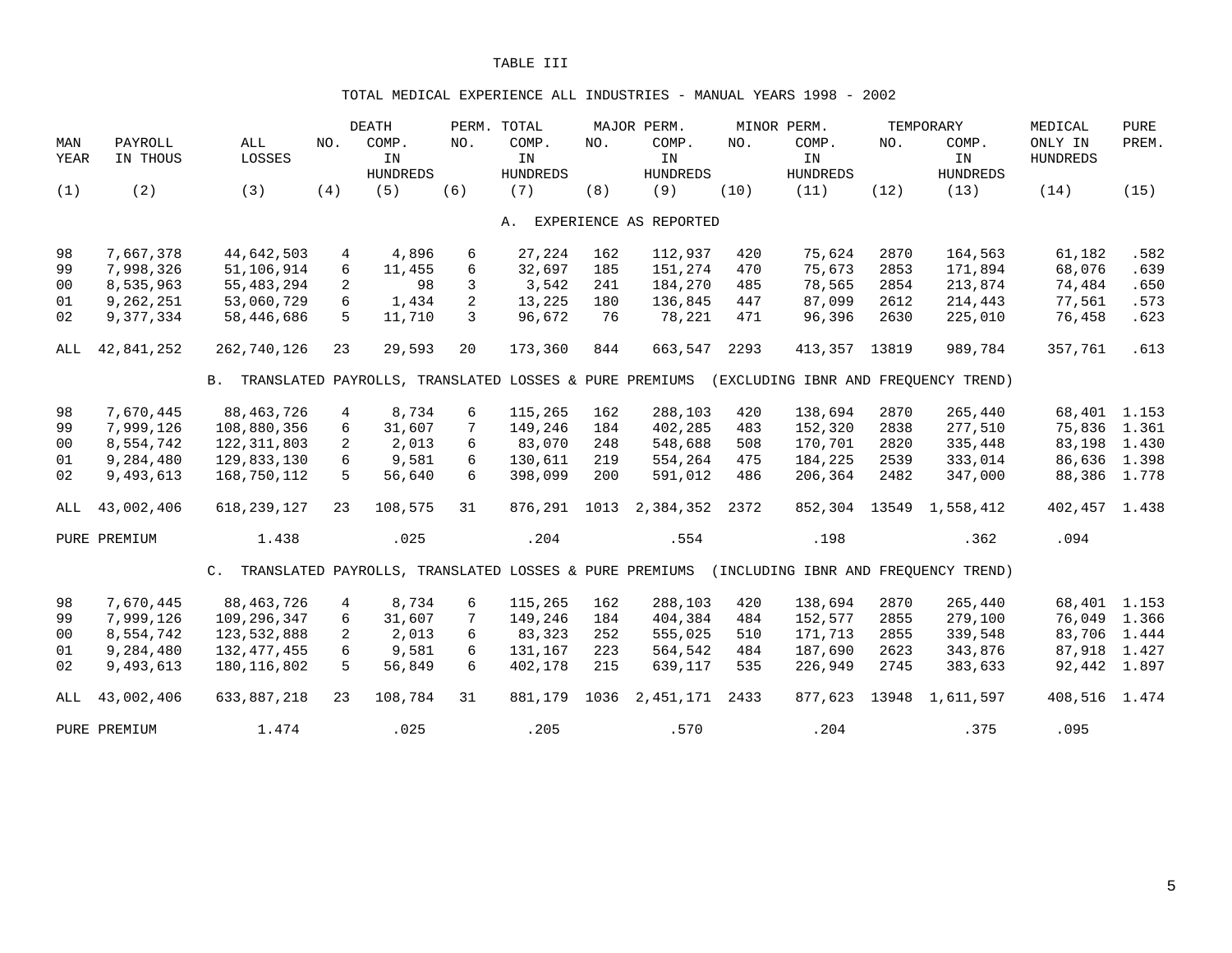#### TOTAL MEDICAL EXPERIENCE MANUFACTURE AND UTILITIES - MANUAL YEARS 1998 - 2002

| MAN            | PAYROLL      | ALL                                                       | NO.          | <b>DEATH</b><br>COMP.                                  | NO.          | PERM. TOTAL<br>COMP. | NO. | MAJOR PERM.<br>COMP.   | NO.  | MINOR PERM.<br>COMP.                 | NO.  | TEMPORARY<br>COMP. | MEDICAL<br>ONLY IN | <b>PURE</b><br>PREM. |
|----------------|--------------|-----------------------------------------------------------|--------------|--------------------------------------------------------|--------------|----------------------|-----|------------------------|------|--------------------------------------|------|--------------------|--------------------|----------------------|
| YEAR           | IN THOUS     | LOSSES                                                    |              | IN                                                     |              | IN                   |     | IN                     |      | IN                                   |      | IN                 | <b>HUNDREDS</b>    |                      |
|                |              |                                                           |              | <b>HUNDREDS</b>                                        |              | <b>HUNDREDS</b>      |     | <b>HUNDREDS</b>        |      | <b>HUNDREDS</b>                      |      | <b>HUNDREDS</b>    |                    |                      |
| (1)            | (2)          | (3)                                                       | (4)          | (5)                                                    | (6)          | (7)                  | (8) | (9)                    | (10) | (11)                                 | (12) | (13)               | (14)               | (15)                 |
|                |              |                                                           |              |                                                        |              | Α.                   |     | EXPERIENCE AS REPORTED |      |                                      |      |                    |                    |                      |
| 98             | 727,845      | 8,180,132                                                 | $\mathbf{1}$ | 4,825                                                  | $\mathbf{1}$ | 2,688                | 36  | 21,128                 | 96   | 18,129                               | 373  | 23,687             | 11,343             | 1.124                |
| 99             | 671,743      | 11,304,422                                                |              | $\Omega$                                               | 3            | 28,246               | 39  | 31,132                 | 102  | 13,888                               | 434  | 27,772             | 12,006             | 1.683                |
| 0 <sub>0</sub> | 672,400      | 7,707,078                                                 | $\mathbf{1}$ | 5                                                      | $\mathbf{1}$ | 1,000                | 44  | 30,561                 | 93   | 11,979                               | 328  | 20,164             | 13,362             | 1.146                |
| 01             | 778,488      | 8,279,566                                                 | $\mathbf{1}$ | 1,006                                                  |              | $\Omega$             | 25  | 25,928                 | 69   | 15,499                               | 302  | 26,487             | 13,875             | 1.064                |
| 02             | 724,636      | 6,387,164                                                 |              | 0                                                      |              | $\mathbf 0$          | 6   | 10,018                 | 56   | 13,480                               | 265  | 27,263             | 13,111             | .881                 |
| ALL            | 3,575,112    | 41,858,362                                                | 3            | 5,836                                                  | 5            | 31,934               | 150 | 118,767                | 416  | 72,975                               | 1702 | 125,373            | 63,697 1.171       |                      |
|                |              | B. TRANSLATED PAYROLLS, TRANSLATED LOSSES & PURE PREMIUMS |              |                                                        |              |                      |     |                        |      | (EXCLUDING IBNR AND FREQUENCY TREND) |      |                    |                    |                      |
| 98             | 728,136      | 15,802,512                                                | $\mathbf{1}$ | 8,609                                                  | $\mathbf{1}$ | 11,380               | 36  | 53,898                 | 96   | 33,249                               | 373  | 38,208             | 12,682             | 2.170                |
| 99             | 671,810      | 27,776,868                                                |              | 9,650                                                  | 3            | 97,402               | 39  | 84,439                 | 104  | 27,931                               | 432  | 44,972             | 13,375             | 4.135                |
| 0 <sub>0</sub> | 673,879      | 17,429,184                                                | $\mathbf{1}$ | 430                                                    | $\mathbf{1}$ | 14,482               | 44  | 86,939                 | 94   | 24,837                               | 326  | 32,679             | 14,925             | 2.586                |
| 01             | 780,356      | 20,383,252                                                | $\mathbf{1}$ | 2,255                                                  | $\mathbf{1}$ | 16,019               | 30  | 96,563                 | 70   | 30,565                               | 295  | 42,933             | 15,498             | 2.612                |
| 02             | 733,621      | 17,258,857                                                |              | 471                                                    |              | 13,218               | 20  | 74,027                 | 54   | 27,138                               | 251  | 42,578             | 15,156             | 2.353                |
| ALL            | 3,587,802    | 98,650,673                                                | 3            | 21,415                                                 | 6            | 152,501              | 169 | 395,866                | 418  | 143,720                              | 1677 | 201,370            | 71,636 2.750       |                      |
|                | PURE PREMIUM | 2.750                                                     |              | .060                                                   |              | .425                 |     | 1.103                  |      | .401                                 |      | .561               | .200               |                      |
|                |              | $\mathsf{C}$ .                                            |              | TRANSLATED PAYROLLS, TRANSLATED LOSSES & PURE PREMIUMS |              |                      |     |                        |      | (INCLUDING IBNR AND FREQUENCY TREND) |      |                    |                    |                      |
| 98             | 728,136      | 15,802,512                                                | $\mathbf{1}$ | 8,609                                                  | $\mathbf{1}$ | 11,380               | 36  | 53,898                 | 96   | 33,249                               | 373  | 38,208             | 12,682             | 2.170                |
| 99             | 671,810      | 27,880,898                                                |              | 9,650                                                  | 3            | 97,402               | 39  | 85,128                 | 104  | 27,975                               | 435  | 45,242             | 13,412             | 4.150                |
| 00             | 673,879      | 17,602,305                                                | $\mathbf{1}$ | 430                                                    | $\mathbf{1}$ | 14,523               | 45  | 87,958                 | 94   | 24,952                               | 331  | 33,144             | 15,017             | 2.612                |
| 01             | 780,356      | 20,788,923                                                | $\mathbf{1}$ | 2,255                                                  | $\mathbf{1}$ | 16,110               | 31  | 98,263                 | 71   | 31,057                               | 306  | 44,476             | 15,728             | 2.664                |
| 02             | 733,621      | 18,488,746                                                |              | 489                                                    |              | 13,560               | 21  | 78,062                 | 59   | 29,732                               | 279  | 47,193             | 15,852             | 2.520                |
| ALL            | 3,587,802    | 100,563,384                                               | 3            | 21,433                                                 | 6            | 152,975              | 172 | 403,309                | 424  | 146,965                              | 1724 | 208,263            | 72,691             | 2.803                |
|                | PURE PREMIUM | 2.803                                                     |              | .060                                                   |              | .426                 |     | 1.124                  |      | .410                                 |      | .580               | .203               |                      |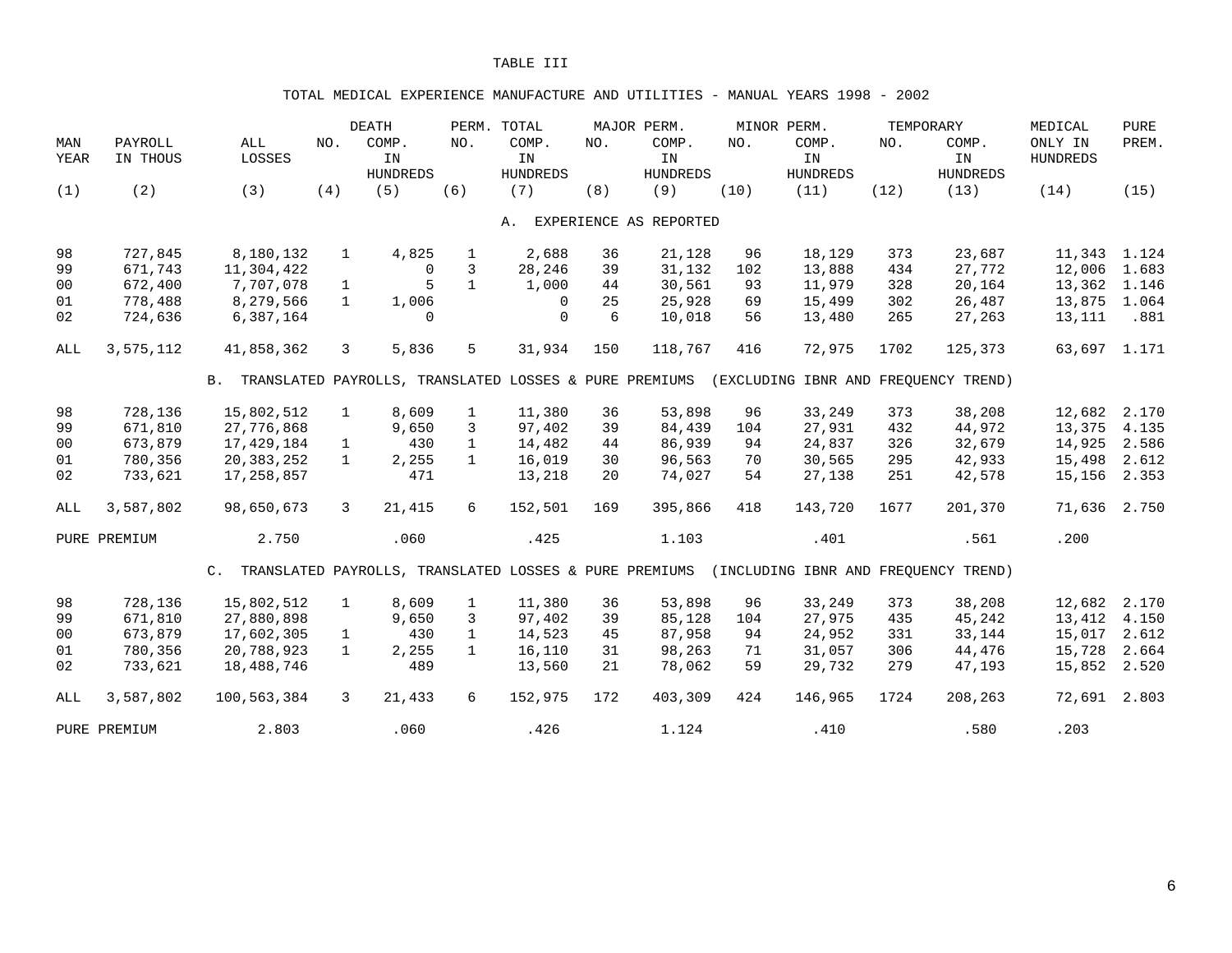## TOTAL MEDICAL EXPERIENCE CONTRACTING AND QUARRYING - MANUAL YEARS 1998 - 2002

| MAN  | PAYROLL      | ALL                                                       | NO.           | <b>DEATH</b><br>COMP. | NO.            | PERM. TOTAL<br>COMP. | NO. | MAJOR PERM.<br>COMP.   | NO.  | MINOR PERM.<br>COMP. | TEMPORARY<br>NO. | COMP.                                | MEDICAL<br>ONLY IN | <b>PURE</b><br>PREM. |
|------|--------------|-----------------------------------------------------------|---------------|-----------------------|----------------|----------------------|-----|------------------------|------|----------------------|------------------|--------------------------------------|--------------------|----------------------|
| YEAR | IN THOUS     | LOSSES                                                    |               | ${\tt IN}$            |                | IN                   |     | IN                     |      | IN                   |                  | IN                                   | HUNDREDS           |                      |
|      |              |                                                           |               | <b>HUNDREDS</b>       |                | <b>HUNDREDS</b>      |     | <b>HUNDREDS</b>        |      | <b>HUNDREDS</b>      |                  | <b>HUNDREDS</b>                      |                    |                      |
| (1)  | (2)          | (3)                                                       | (4)           | (5)                   | (6)            | (7)                  | (8) | (9)                    | (10) | (11)                 | (12)             | (13)                                 | (14)               | (15)                 |
|      |              |                                                           |               |                       |                | Α.                   |     | EXPERIENCE AS REPORTED |      |                      |                  |                                      |                    |                      |
| 98   | 565,120      | 9,562,235                                                 |               | $\mathbf 0$           | 3              | 17,291               | 47  | 26,615                 | 60   | 11,898               | 495              | 31,426                               |                    | 8,393 1.692          |
| 99   | 611,418      | 10, 153, 767                                              | 2             | 11,413                | $\mathbf{1}$   | 1                    | 44  | 36,226                 | 88   | 16,152               | 471              | 29,898                               | 7,847              | 1.661                |
| 00   | 645,911      | 11,770,013                                                | $\mathbf{1}$  | 94                    | $\mathbf{1}$   | 2,033                | 72  | 59,115                 | 58   | 7,756                | 488              | 37,714                               | 10,989             | 1.822                |
| 01   | 663,044      | 11,346,326                                                | 2             | 377                   | $\mathbf{1}$   | 12,840               | 53  | 41,080                 | 76   | 14,445               | 483              | 34,815                               |                    | 9,906 1.711          |
| 02   | 616,063      | 19,491,365                                                | 3             | 11,695                | $\overline{2}$ | 81,315               | 21  | 30,748                 | 73   | 17,465               | 453              | 42,539                               | 11, 151 3. 164     |                      |
| ALL  | 3,101,556    | 62, 323, 706                                              | 8             | 23,579                | 8              | 113,480              | 237 | 193,784                | 355  | 67,716               | 2390             | 176,392                              | 48,286             | 2.009                |
|      |              | B. TRANSLATED PAYROLLS, TRANSLATED LOSSES & PURE PREMIUMS |               |                       |                |                      |     |                        |      |                      |                  | (EXCLUDING IBNR AND FREOUENCY TREND) |                    |                      |
| 98   | 565,346      | 22, 299, 881                                              |               | $\mathbf 0$           | 3              | 73,211               | 47  | 67,894                 | 60   | 21,821               | 495              | 50,690                               | 9,383              | 3.944                |
| 99   | 611,479      | 21,579,757                                                | 2             | 20,361                | $\mathbf{1}$   | 11,476               | 43  | 94,357                 | 90   | 32,372               | 469              | 48,489                               | 8,742              | 3.529                |
| 00   | 647,332      | 28,507,544                                                | $\mathbf{1}$  | 1,013                 | 2              | 27,704               | 68  | 162,109                | 67   | 22,173               | 482              | 59,802                               | 12,275             | 4.404                |
| 01   | 664,635      | 31,092,080                                                | 2             | 5,601                 | $\overline{2}$ | 62,105               | 55  | 142,927                | 85   | 33,207               | 470              | 56,016                               | 11,065             | 4.678                |
| 02   | 623,702      | 61, 371, 015                                              | 3             | 48,827                | $\overline{2}$ | 276,421              | 39  | 164,550                | 80   | 42,804               | 427              | 68,217                               | 12,891             | 9.840                |
| ALL  | 3, 112, 494  | 164,850,277                                               | 8             | 75,802                | 10             | 450,917              | 252 | 631,837                | 382  | 152,377              | 2343             | 283,214                              | 54,356             | 5.296                |
|      | PURE PREMIUM | 5.296                                                     |               | .244                  |                | 1.449                |     | 2.030                  |      | .490                 |                  | .910                                 | .175               |                      |
|      |              | C. TRANSLATED PAYROLLS, TRANSLATED LOSSES & PURE PREMIUMS |               |                       |                |                      |     |                        |      |                      |                  | (INCLUDING IBNR AND FREQUENCY TREND) |                    |                      |
| 98   | 565,346      | 22, 299, 881                                              |               | $\mathbf 0$           | 3              | 73,211               | 47  | 67,894                 | 60   | 21,821               | 495              | 50,690                               | 9,383              | 3.944                |
| 99   | 611,479      | 21,662,406                                                | 2             | 20,361                | $\mathbf{1}$   | 11,476               | 43  | 94,811                 | 90   | 32,421               | 472              | 48,788                               | 8,767              | 3.543                |
| 00   | 647,332      | 28,796,286                                                | $\mathbf{1}$  | 1,013                 | 2              | 27,780               | 69  | 164,017                | 67   | 22,337               | 488              | 60,466                               | 12,349             | 4.448                |
| 01   | 664,635      | 31,684,191                                                | 2             | 5,601                 | $\overline{a}$ | 62,274               | 56  | 146,045                | 87   | 33,805               | 486              | 57,889                               | 11,229             | 4.767                |
| 02   | 623,702      | 65,032,033                                                | $\mathcal{L}$ | 48,925                | $\overline{2}$ | 278,331              | 44  | 187,081                | 88   | 46,934               | 473              | 75,567                               | 13,483 10.427      |                      |
| ALL  | 3, 112, 494  | 169,474,797                                               | 8             | 75,900                | 10             | 453,072              | 259 | 659,848                | 392  | 157,318              | 2414             | 293,400                              | 55, 211 5.445      |                      |
|      | PURE PREMIUM | 5.445                                                     |               | .244                  |                | 1.456                |     | 2.120                  |      | .505                 |                  | .943                                 | .177               |                      |